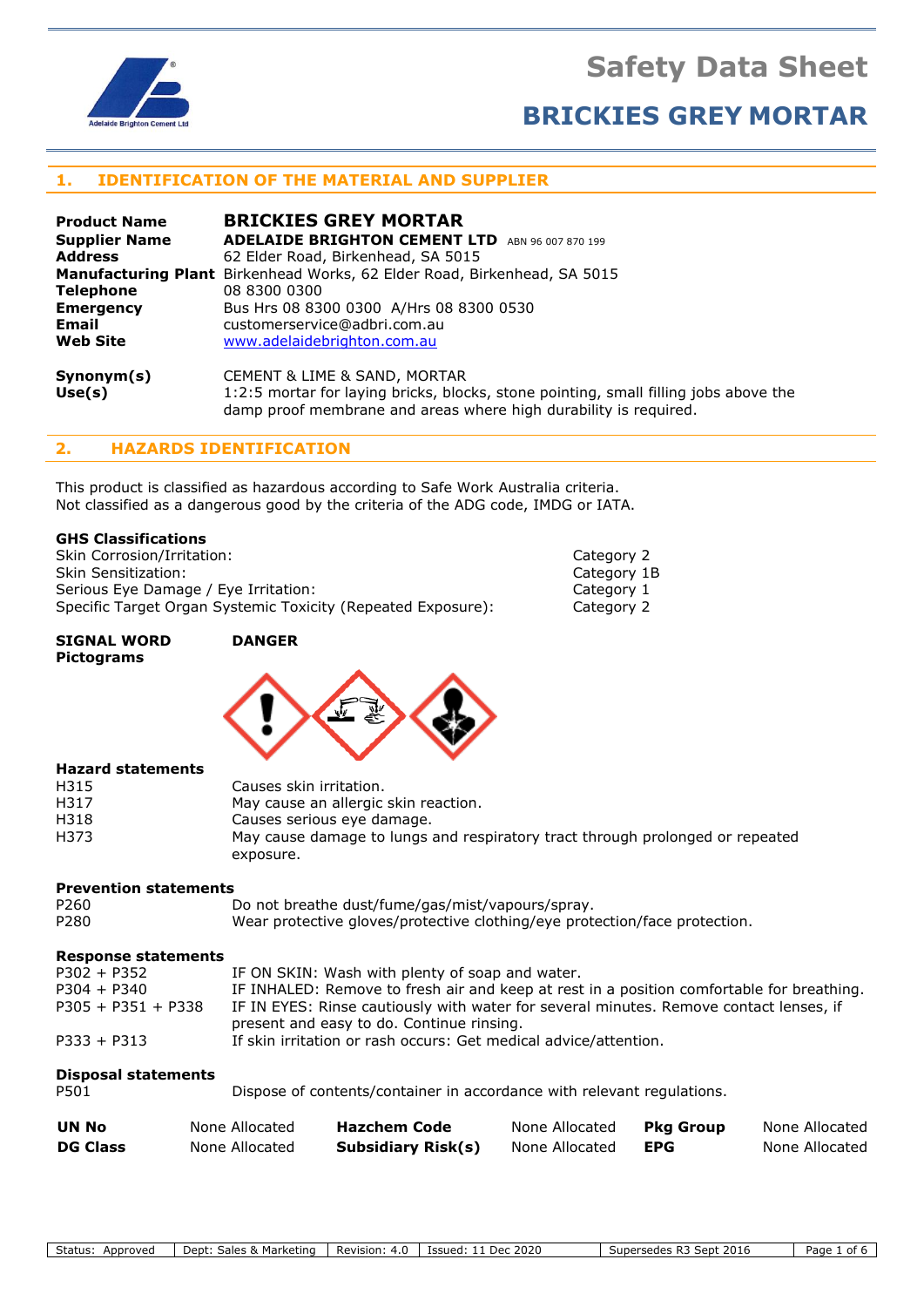

# **BRICKIES GREY MORTAR**

# **3. COMPOSITION/INFORMATION ON INGREDIENTS**

A small proportion of the fine dust associated with this product will contain 'Respirable Crystalline Quartz' (RCQ). While the product is wet and being applied as per the directions on the package the amount of airborne RCQ will be minimal but it is still recommended that proper PPE is worn. Once dry any residues, grinding or strong abrasive forces may reintroduce RCQ into the air so caution should be taken.

| Ingredient                  | <b>Formula</b>                      | Conc.       | CAS No.    |
|-----------------------------|-------------------------------------|-------------|------------|
| PORTLAND CEMENT             | Not Available                       | $10 - 20%$  | 65997-15-1 |
| HYDRATED LIME               | $Ca(OH)_{2}$                        | $0 - 20\%$  | 1305-62-0  |
| CRYSTALLINE SILICA (QUARTZ) | SiO <sub>2</sub>                    | $60 - 80\%$ | 14808-60-7 |
| GYPSUM                      | CaSO <sub>4</sub> 2H <sub>2</sub> O | $5 - 10\%$  | 10101-41-4 |
| CHROMIUM (VI) HEXAVALENT    | $Cr^{6+}$                           | Trace       | 18540-29-9 |

## **4. FIRST AID MEASURES**

**Eye** Flush thoroughly with flowing water for at least 15 minutes and seek medical attention if symptoms persist. If wet cement is splashed into the eyes flush thoroughly with flowing water for 15 minutes and seek urgent medical attention.

## **Inhalation** Remove from dusty area to fresh air. If symptoms persist, seek medical attention.

- **Skin** Remove heavily contaminated clothing immediately. Wash off skin thoroughly with water. A shower may be required. Seek medical attention for persistant irritation or burning of the skin
- **Ingestion** Rinse mouth and lips with water. Do not induce vomiting. Give water to drink to dilute stomach contents. If symptoms persist, seek medical attention.
- **Advice to Doctor** Treat symptomatically.
- **First Aid Facilities** Eye wash station.

## **Additional Information - Aggravated Medical Conditions**

- **Inhalation** Over exposure resulting from prolonged and repeated inhalation of dust containing crystalline silica can cause bronchitis, silicosis (scarring of the lung.) It may also increase the risk of scleroderma (a disease affecting the connective tissue of the skin, joints, blood vessels and internal organs) and lung cancer. Epidemiological studies have shown that smoking increases the risk of bronchitis, silicosis (scaring of the lung) and lung cancer in persons exposed to crystalline silica.
- **Skin** Prolonged and repeated skin contact with cement in wet concrete, mortars and slurries may result in irritant dermatitis or alkaline burns.
- **Eye I**rritating to the eye. If wet cement is splashed into the eye alkaline burns can cause permanent damage.

# **5. FIRE FIGHTING**

| Flammability              | Non flammable. Does not support combustion of other materials.        |
|---------------------------|-----------------------------------------------------------------------|
| <b>Fire and Explosion</b> | No fire or explosion hazard exists.                                   |
| Extinguishing             | Non flammable; use suitable extinguishing agent for surrounding fire. |
| <b>Hazchem Code</b>       | None.                                                                 |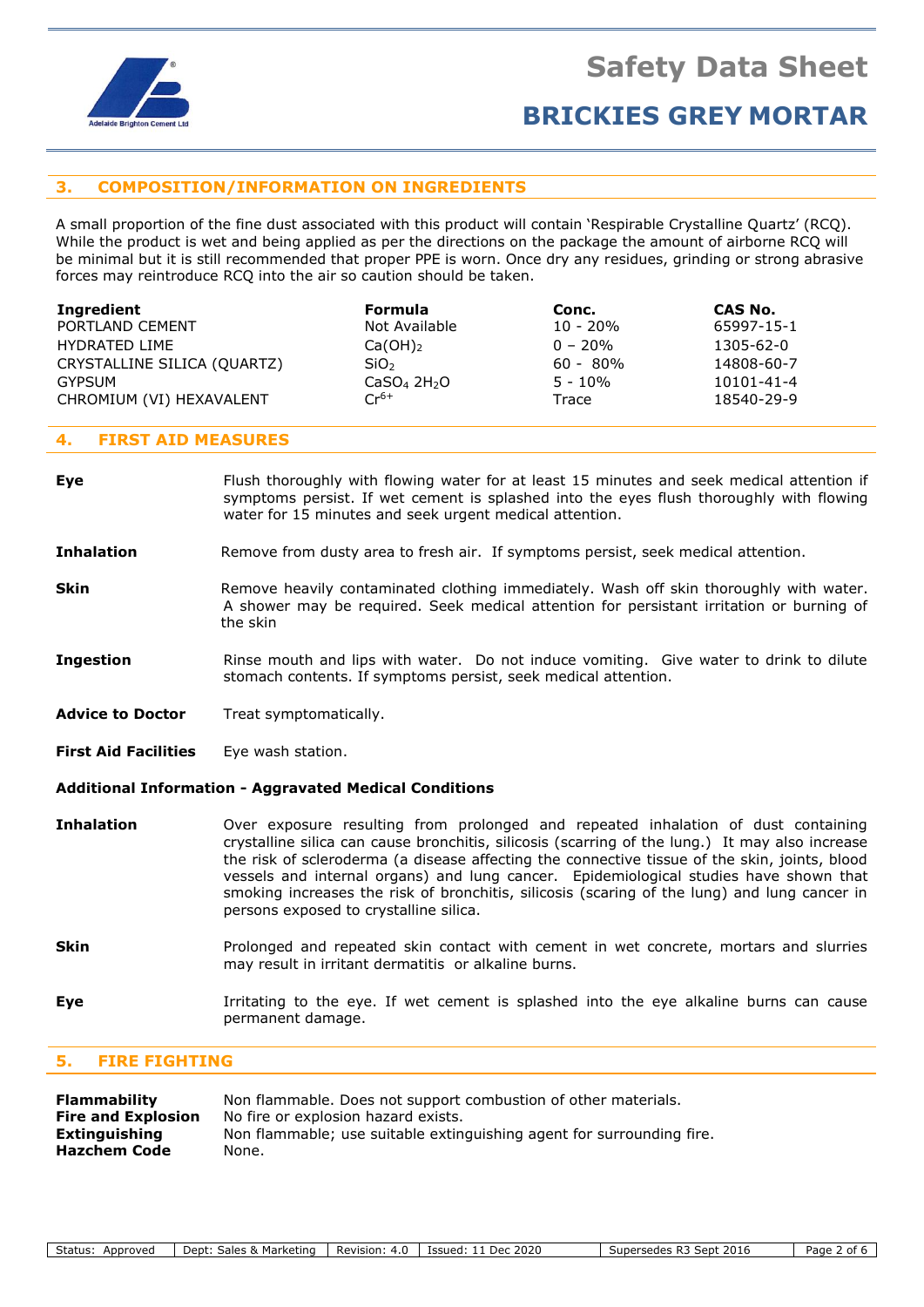

# **BRICKIES GREY MORTAR**

# **6. ACCIDENTAL RELEASE MEASURES**

| <b>Spillage</b>  | If spilt (bulk), contact emergency services if appropriate. Wear dust-proof goggles,<br>PVC/rubber gloves, a Class P2 respirator (where an inhalation risk exists), coveralls and<br>rubber boots. Clear area of all unprotected personnel. Prevent spill entering drains or<br>waterways. Collect and place in sealable containers for disposal or reuse. Avoid<br>generating dust. |
|------------------|--------------------------------------------------------------------------------------------------------------------------------------------------------------------------------------------------------------------------------------------------------------------------------------------------------------------------------------------------------------------------------------|
| <b>Emergency</b> | Follow safety requirements for personal protection under Section 8 Exposure                                                                                                                                                                                                                                                                                                          |

**Procedures Controls/Personal Protection.** 

# **7. HANDLING AND STORAGE**

**Storage** Store in a cool, dry, well ventilated area, removed from excessive moisture and heat. Ensure packages are adequately labelled, protected from physical damage and sealed when not in use.

**Handling** Before use carefully read the product label. Use of safe work practices are recommended to avoid eye or skin contact and inhalation. Observe good personal hygiene, including washing hands before eating. Prohibit eating, drinking and smoking in contaminated areas.

**Property/** Refer to Section 13.

# **Environmental**

# **8. EXPOSURE CONTROLS/PERSONAL PROTECTION**

| <b>Ventilation</b>                  | Do not inhale dust/powder. Use with adequate ventilation. Where a dust inhalation<br>hazard exists, mechanical extraction ventilation is recommended. Maintain dust levels<br>below the recommended exposure standard.                                                                                                                                                                                                                                                                                          |
|-------------------------------------|-----------------------------------------------------------------------------------------------------------------------------------------------------------------------------------------------------------------------------------------------------------------------------------------------------------------------------------------------------------------------------------------------------------------------------------------------------------------------------------------------------------------|
| <b>Exposure</b><br><b>Standards</b> | CALCIUM HYDROXIDE (1305-62-0)<br>ES-TWA: 5 mg/m <sup>3</sup> (Respirable Dust)<br>CHROMIUM (VI) HEXAVALENT (18540-29-9)<br>ES-TWA: 0.05 mg/m <sup>3</sup> (Chromium VI compounds)<br>GYPSUM (10101-41-4)<br>ES-TWA: 10 mg/m <sup>3</sup> (Respirable Dust)<br>PORTLAND CEMENT (65997-15-1)<br>ES-TWA: 10 mg/m <sup>3</sup> (Respirable Dust)<br>SILICA, CRYSTALLINE - QUARTZ (14808-60-7)<br>ES-TWA: 0.05 mg/m <sup>3</sup> (Respirable Dust). Under Model WHS Law adopted in most<br>Australian jurisdictions. |

**PPE** Wear dust-proof goggles and rubber or PVC gloves. Where an inhalation risk exists, wear a Class P2 respirator. If there is potential for prolonged and/or excessive skin contact, wear coveralls. At high dust levels, wear a Class P3 respirator or a Powered Air Purifying Respirator (PAPR) with Class P3 filter.

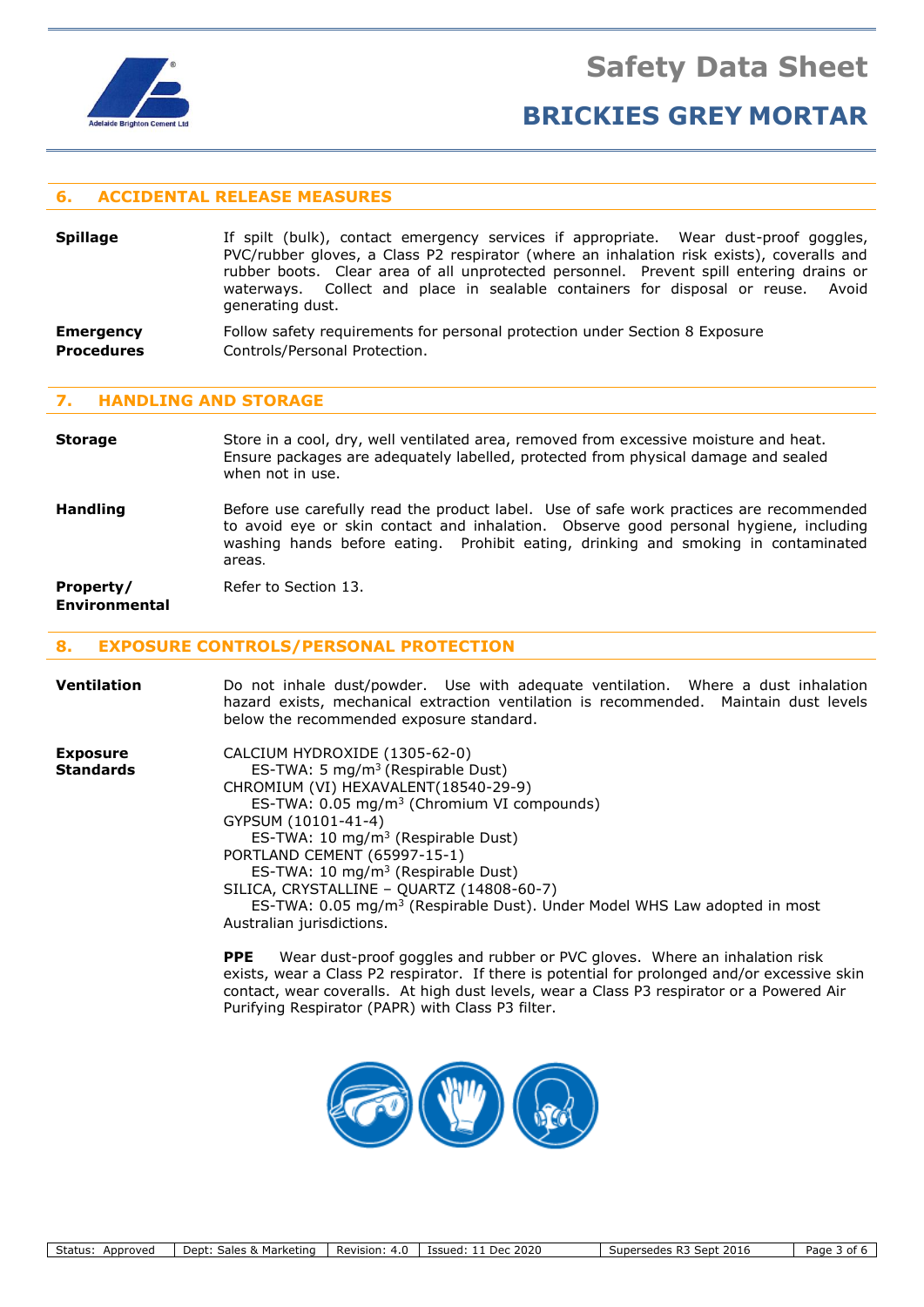

# **BRICKIES GREY MORTAR**

# **9. PHYSICAL AND CHEMICAL PROPERTIES**

**Particle Size** < 2mm

**Appearance** A grey mixture containing Cement, Hydrated Lime and Sand **Odour** Slight Odour **Summan Specific Gravity** Average Approx 2.2<br> **DH** Approximately 12 **Matiles** 9/6 **Volatiles** Mot Available **pH** Approximately 12 4 Approximately 12 **Vapour Pressure** Mot Available **Flammability Flammability** Non Flammable **Vapour Density Not Available <b>Flash Point Relevant** Not Relevant **Boiling Point Not Available <b>Limit Upper Explosion Limit** Mot Relevant **Melting Point Not Available <b>Lower Explosion Limit** Mot Relevant **Evaporation Rate Not Available <b>Autoignition Temperature** Not Available **Bulk Density** 1500 to 1700 kg/m<sup>3</sup>

**Solubility (water)** Slight, hardens on mixing with water

# **10. STABILITY AND REACTIVITY**

| <b>Chemical Stability</b>                        | Chemically Stable                                                                                                                                                               |
|--------------------------------------------------|---------------------------------------------------------------------------------------------------------------------------------------------------------------------------------|
| <b>Conditions to Avoid</b> Keep free of moisture |                                                                                                                                                                                 |
| <b>Incompatible</b><br><b>Materials</b>          | Incompatible with oxidising agents (eg hypochlorites), ethanol, acids (eg hydrofluoric acid)<br>and interhalogens (eg chlorine trifluoride). Water contact may increase product |
| <b>Decomposition</b><br><b>Products</b>          | Unlikely to evolve toxic gases when heated to decomposition.                                                                                                                    |

#### **Hazardous Reactions** None

### **11. TOXICOLOGICAL INFORMATION**

- **Acute Toxicity** No known toxicity data available for this product.
- **Eye I**rritant upon contact with dust. Over exposure may result in pain, redness, corneal burns and ulceration with possible permanent damage.
- **Inhalation** Irritating to the respiratory system, causing coughing and sneezing. Over exposure may result in severe mucous membrane irritation and bronchitis. Hexavalent chromium is reported to cause respiratory sensitisation, however due to the trace amount present a hazard is not anticipated under normal conditions of use. Crystalline silica can cause silicosis (lung disease) with chronic over exposure, however due to low levels present and product application, adverse health effects are not anticipated.
- **Skin** Irritating to the skin. Prolonged and repeated contact with powder or wetted form may result in skin rash, dermatitis and sensitisation.
- **Ingestion** Slightly corrosive. Ingestion may result in burns to the mouth and throat, with vomiting and abdominal pain. Due to product form, ingestion is not considered a likely exposure route.
- **Mutagenicity** Insufficient data available for this product to classify as a mutagen.
- **Carcinogenicity** Brickies Grey Mortar is not classified as a carcinogen by NOHSC. Crystalline silica and hexavalent chromium compounds are classified as carcinogenic to humans (IARC Group 1), however due to low levels present and product application, the criteria for classification is not met.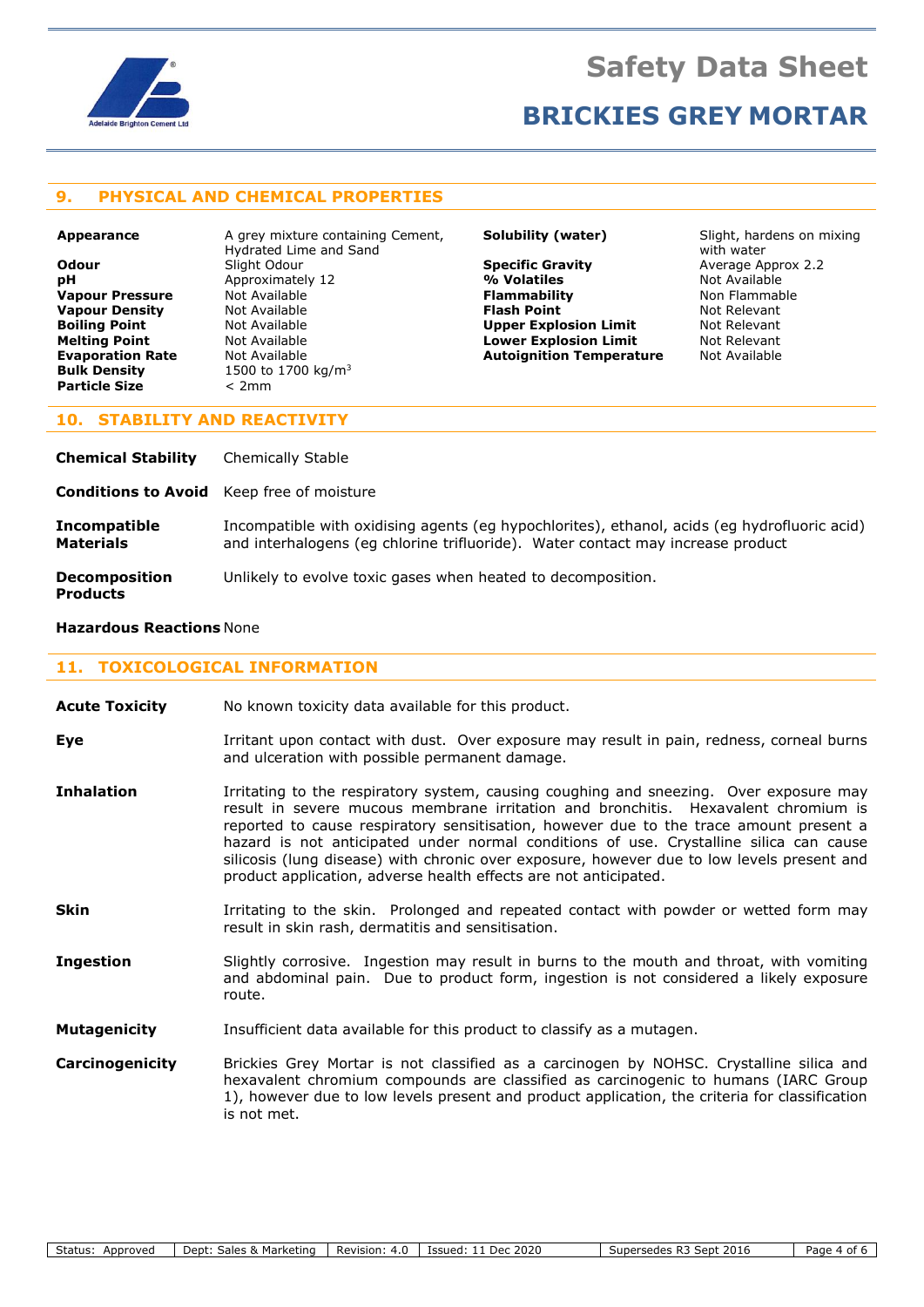

**Degradability**

# **BRICKIES GREY MORTAR**

# **12. ECOLOGICAL INFORMATION**

**Toxicity Product forms an alkaline slurry when mixed with water. This product is non toxic to** aquatic life forms when present in cured solid form.

**Persistence &** Product is persistent and would have a low degradability.

**Mobility in soil** A low mobility would be expected in a landfill situation.

### **13. DISPOSAL CONSIDERATIONS**

- **Waste Disposal** Reuse or recycle where possible. Alternatively, ensure product is covered with moist soil to prevent dust generation and dispose of to an approved landfill site. Contact the manufacturer for additional information.
- **Legislation** Dispose of in accordance with relevant local legislation. Keep out of sewer and stormwater drains.

# **14. TRANSPORT INFORMATION**

Not classified as a dangerous good by the criteria of the ADG Code.

Drivers of trucks transporting bagged product should ensure that the bags are properly restrained.

| <b>Shipping Name</b> | None Allocated |                     |                |           |                |
|----------------------|----------------|---------------------|----------------|-----------|----------------|
| UN No                | None Allocated | <b>Hazchem Code</b> | None Allocated | Pka Group | None Allocated |
| <b>DG Class</b>      | None Allocated | Subsidiary Risk(s)  | None Allocated | EPG       | None Allocated |

## **15. REGULATORY INFORMATION**

| Poison          | A poison schedule number has not been allocated to this product using the criteria in the |  |  |
|-----------------|-------------------------------------------------------------------------------------------|--|--|
| <b>Schedule</b> | Standard for the Uniform Scheduling of Drugs and Poisons (SUSDP).                         |  |  |
| <b>AICS</b>     | All chemicals listed on the Australian Inventory of Chemical Substances (AICS).           |  |  |

### **16. OTHER INFORMATION**

**Additional** CEMENT CONTACT DERMATITIS: Individuals using wet cement, mortar, grout or concrete **Information** could be at risk of developing cement dermatitis. Symptoms of exposure include itchy, tender, swollen, hot, cracked or blistering skin with the potential for sensitisation. The dermatitis is due to the presence of soluble hexavalent chromium.

> IARC – GROUP 1 – PROVEN HUMAN CARCINOGEN. This product contains an ingredient for which there is sufficient evidence to have been classified by the International Agency for Research into Cancer as a human carcinogen. The use of products known to be human carcinogens should be strictly monitored and controlled.

> RESPIRATORS: In general the use of respirators should be limited and engineering controls employed to avoid exposure. If respiratory equipment must be worn ensure correct respirator selection and training is undertaken. Remember that some respirators may be extremely uncomfortable when used for long periods. The use of air powered or air supplied respirators should be considered where prolonged or repeated use is necessary.